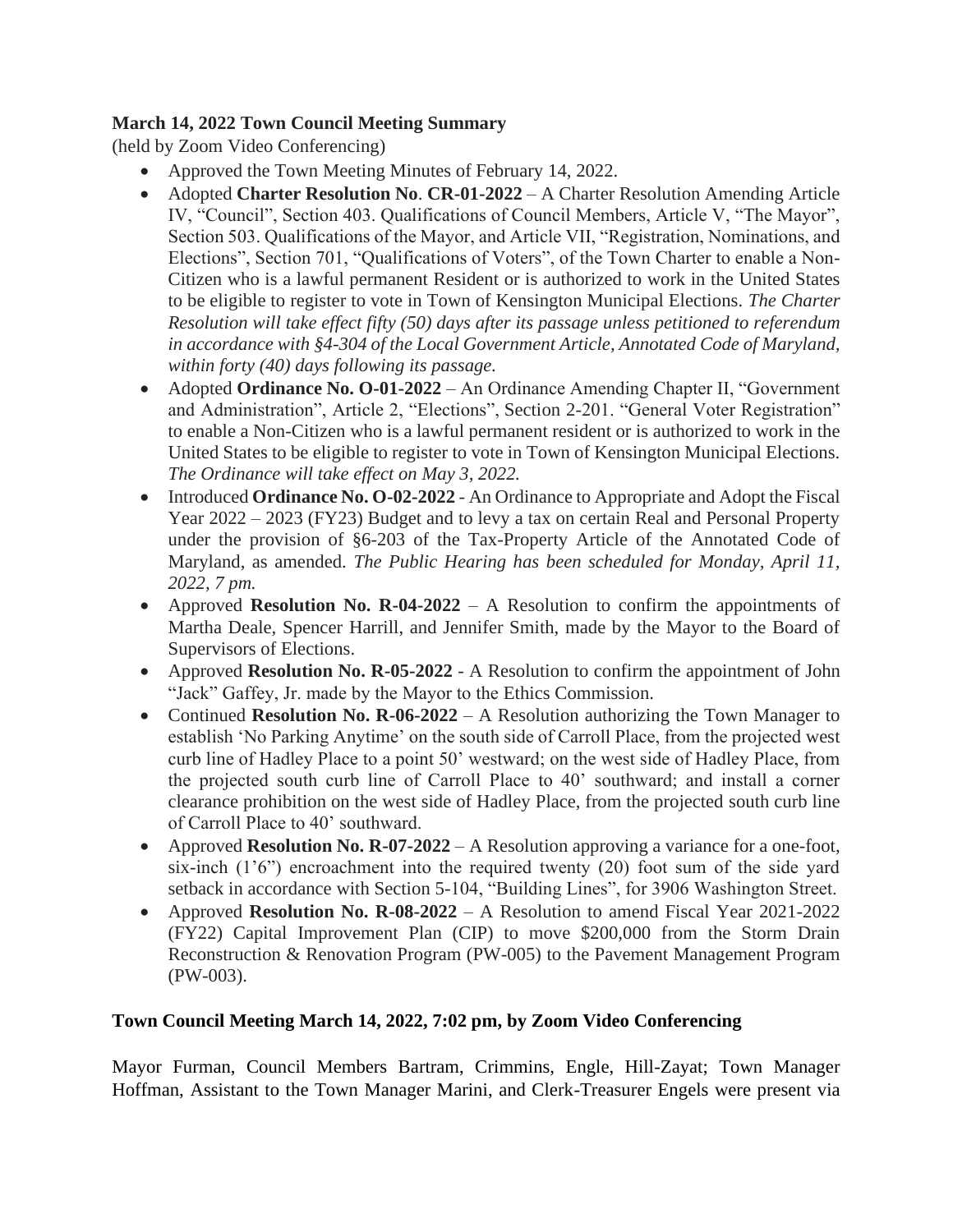Zoom. A moment of silence was observed for longtime resident, John McKenna, who recently passed away.

The Minutes from the February 14, 2022, Town Council Meeting were reviewed and approved. See Council Actions.

# **From the Mayor and Town Council**

# **Kensington Parkway Bike and Pedestrian Improvements**

Council Member Engle reported that there is an opportunity to collaborate with Chevy Chase View and North Chevy Chase to send a letter of intent to pursue a grant for the Kim Lamphier Bikeways Network Program with the Maryland Department of Transportation. The grant would allow for a feasibility study along Kensington Parkway in an effort to take a more integrative approach to incorporating the Bicycle Master plan between the Town and the purple line.

Council Member Bartram supported looking at the proposed bike path expansion as a whole instead of multiple parts.

Council Member Crimmins questioned best practices for bike infrastructure design.

Council Member Engle stated that a project that crosses jurisdictions is complex and would require an integrated study.

## **Town Election**

The Council concurred to send out ballot applications, as was done in the prior year, to all registered voters for the upcoming election on June 6, 2022; in person voting along with vote by mail/drop box will be available.

Mayor Furman and Council Member Engle stated they filed for reelection. Council Member Hill-Zayat stated she did not intend on running for reelection.

## **Town Council Meetings**

The Council concurred to return to in-person Council Meetings with the meeting live streamed, along with a Zoom option, beginning with the April 11, 2022, Town Meeting.

## **Development Review Board**

Council Member Crimmins stated that the Public Hearing required by Montgomery Planning for the Crossroads at Kensington project (10619 Connecticut Avenue) has been scheduled for April 21; anyone interested in testifying can sign up on the County website.

## **Mayor and Council Reports**

Council Member Crimmins stated that he and Mayor Furman participated in an idea exchange with the City of Bowie, who are interested in revamping their historic district and they showcased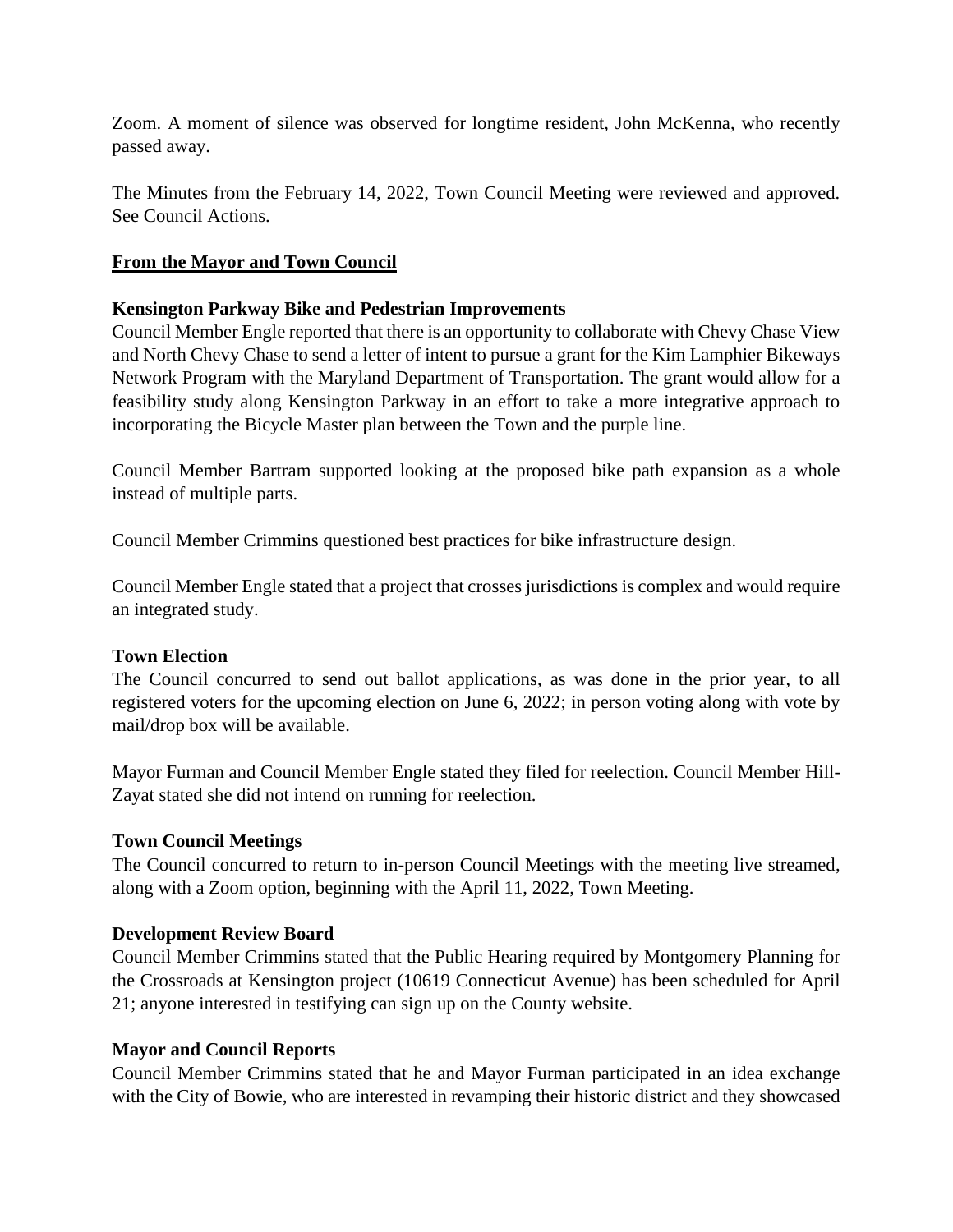the successes of the Town; attended the Kensington Can! Business Open House, which was wellattended by businesses in Town, including new businesses; attended the grand opening of a wonderful new business, Olive and Loom, in the Johnson's Shopping Center; and noted that a new microbrewery, Babycat Brewery, will be coming later this year to the Johnson's Shopping Center.

Council Member Hill-Zayat stated Assistant to the Town Manager Marini testified at the streetlight hearing for House Bill 0381 and the Bill is now in committee and then will cross over to the Senate.

Council Member Engle stated there will be a public workshop for improving pedestrian and bicycle access and connectivity along the Connecticut Avenue corridor on April 21 from 7:00 pm to 9:00 pm at Town Hall. The workshop will have a virtual component as well.

## **From the Town Manager and Staff**

Town Manager Hoffman stated that the Kensington Historical Society is reorganizing and requested approval to use the remaining amount of their \$8,000 grant from the Town for communications staff, website hosting, computer equipment and an archiving project instead of an executive director, as originally intended. The Council approved the change in use of the grant. See Council Actions.

Town Manager Hoffman reported milling and paving will take place in April on Fawcett Street, Mitchell Street, Montgomery Avenue, and Lexington Street including speed humps on Kensington Parkway north and completion of the pedestrian access at St. Paul Park.

Town Manager Hoffman stated he should have a contract for the Council to approve at the April meeting for a consultant to oversee the bridge repair project.

#### **Public Appearances**

Jack Gaffey supported the bump-out that was added at the corner of Fawcett Street and Howard Avenue, suggested two mirrors at 45 degrees at that intersection; and noted the upcoming full moon on March 18 and spring equinox on March 20.

Joe Campbell questioned when the new 20 mph speed limit takes effect and whether there will be additional enforcement; noted the no left turn at Frederick Avenue and Kent Street, Frederick Avenue and Wake Drive, and Kensington Parkway and Kent Street continues to be unenforced.

Town Manager Hoffman stated the speed limit is effective July 1, 2022, and the Mobility and Traffic Committee can review the primary enforcement area.

#### **Ordinances, Resolutions, and Regulations**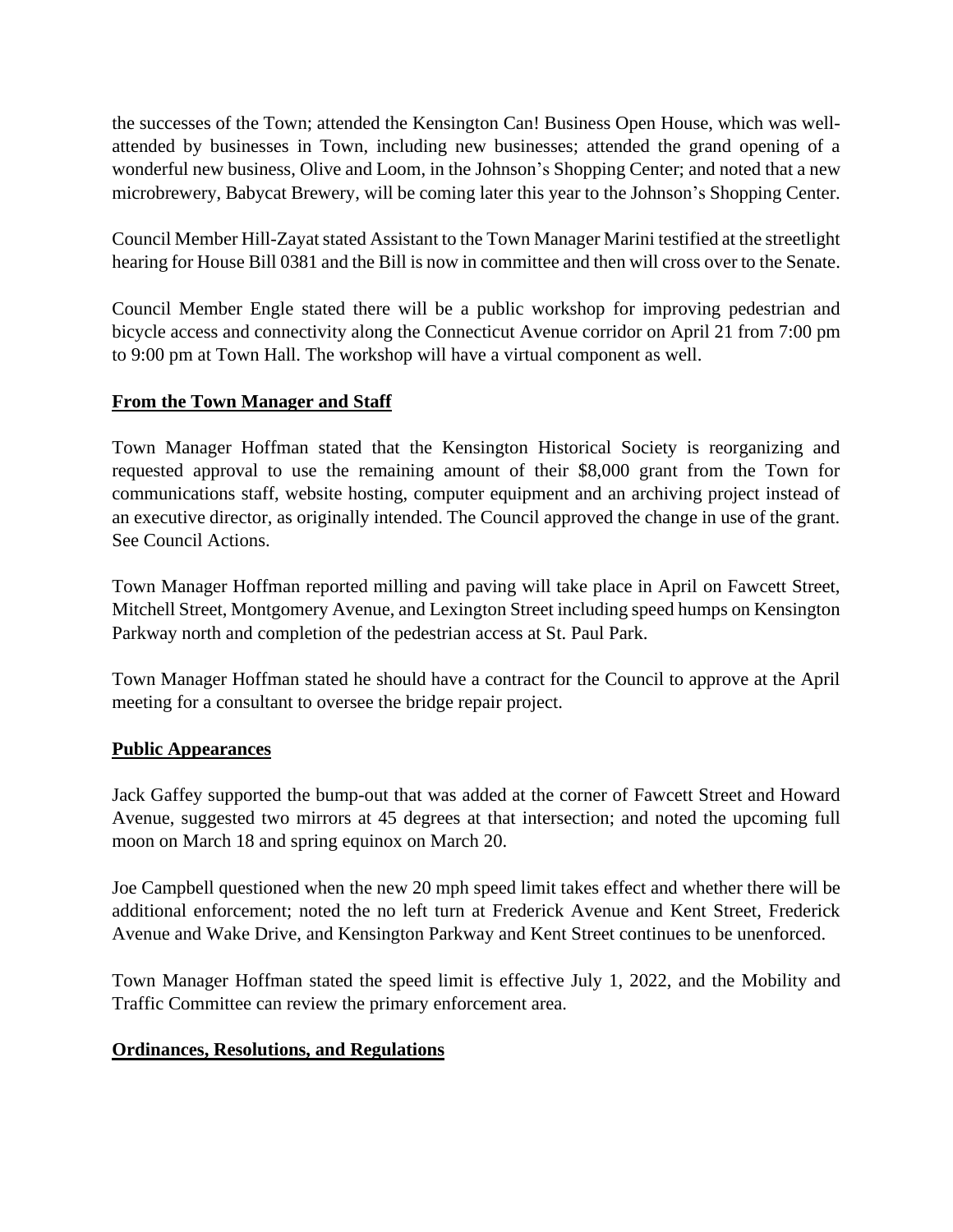**Charter Resolution No. CR-01-2022 –** A Public Hearing was held on Charter Resolution No. CR-01-2022 Amending Article IV, "Council", Section 403. Qualifications of Council Members, Article V, "The Mayor", Section 503. Qualifications of the Mayor, and Article VII, "Registration, Nominations, and Elections", Section 701, "Qualifications of Voters", of the Town Charter to enable a non-citizen who is a lawful permanent Resident or is authorized to work in the United States to be eligible to register to vote in Town of Kensington Municipal Elections. See Council Actions.

Town Manager Hoffman stated a letter and postcard notifying all Residents of the proposed change and hearing was sent out and nine comments were received; in order for the Charter Amendment to be effective for the upcoming June election it would need to be adopted tonight after the Hearing.

Jack Gaffey stated voting is a right of citizenship and requested the Council vote against the Charter Resolution.

Kathleen Danforth stated she supports the Charter Resolution, as she has lived in Town since 2014 and would appreciate having a voice on local issues.

Andrew Roud questioned how requirements will be verified and whether non-citizens could run for office.

Town Manager Hoffman stated the proposed Charter Resolution and Ordinance do not allow a non-citizen to run for office, but it could be considered later; and the Board of Supervisors of Elections would review the documentation to be eligible to vote.

Joe Campbell stated the public comment period should remain open as it normally does and questioned moving ahead with this amendment when the majority opposed this in the survey.

**Ordinance No. O-01-2022 –** A Public Hearing was held on Ordinance No. O-01-2022 Amending Chapter II, "Government and Administration", Article 2, "Elections", Section 2-201. "General Voter Registration" to enable a Non-Citizen who is a lawful permanent resident or is authorized to work in the United States to be eligible to register to vote in Town of Kensington Municipal Elections. See Council Actions.

Town Manager Hoffman stated language in the ordinance referring to "citizens" needed to be changed to agree with the charter amendment allowing non-citizens who are lawful permanent Residents or authorized to work to vote in Town elections. See Council Actions.

Council Member Bartram stated he acknowledges the comments made in opposition; supports citizenship for federal and state elections which address constitutional issues; the results of the survey showed the majority were not opposed, 51-49, and survey comments suggested additional support for non-citizens with a long term commitment, green card, or right to work; the Town election is not aligned with elections in November; and with the survey and notification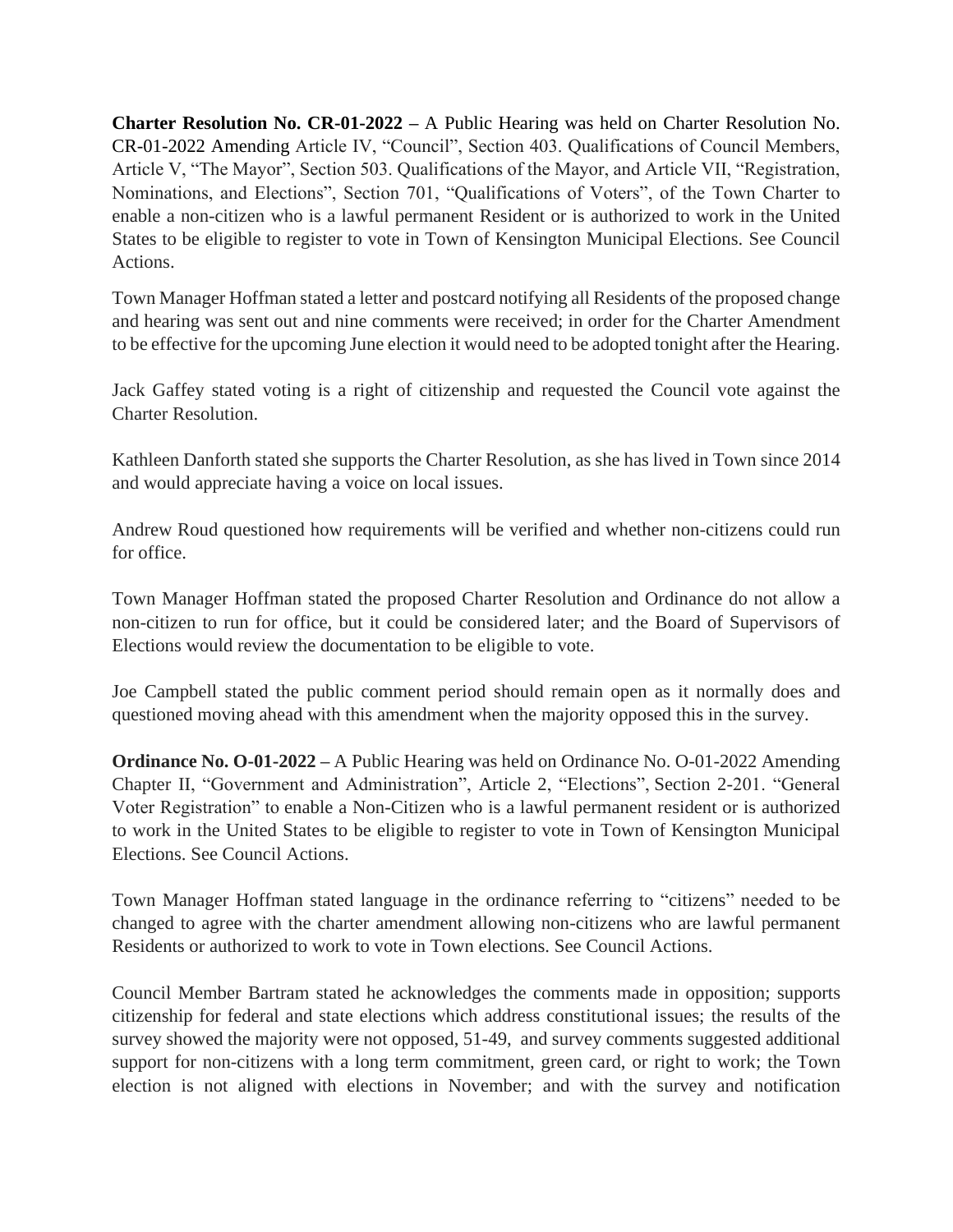information sent out in advance of the public hearing, he did not see any reason to leave the record open longer.

Council Member Crimmins noted that non-citizen residents participate in the Town and support events and businesses in Town and should have a voice in the people leading the Town.

Council Member Engle noted the importance of increasing access to voting for non-citizen Residents even if it is a small number of Residents.

Council Member Hill-Zayat stated the survey showed some confusion and when the comments were taken into consideration there was strong favor for this change; and also noted the long process to become a citizen and that non-citizens participate in our community.

Mayor Furman stated she supports the proposed Charter Resolution.

Town Manager Hoffman stated the Charter Resolution will take effect fifty (50) days after its passage unless petitioned to referendum in accordance with §4-304 of the Local Government Article, Annotated Code of Maryland, within forty (40) days following its passage.

**[Ordinance No. O-02-2022](https://r20.rs6.net/tn.jsp?f=001jPDsWhEJoskDCGPOEgETpJdARGBn779dH8WyTvdaAtYF71IIM97ServvaaHwD9p0AvvumP6XsMJ8Lb44fxyFgSlGv1ukQV18CBBpwevAzlq4cFEWImIYKaNIye6fOOD0MikGKzfzPEUqT3vzojHy3wNElZnQBmG-znoU-feCVOzyyhTAM84Hm8b_h1EYODA3BK7p9ezAn2CT7BGBzBoek1GRQHADjQwk6aTPZSK5o4TpNYIe9YnZt78BHkfKdfWG&c=J6pNeSR6b9oMLgPBNs1ReZjckvScfVc-eWm-JVwr-ztDY4AOYPrZbA==&ch=eC1LXLvQkr_4LCm6MkX2f6K1OonCpyD1iDKnmk3bmaKTVmnKatpP9g==)** - An Ordinance to Appropriate and Adopt the Fiscal Year 2022 – 2023 (FY23) Budget and to levy a tax on certain Real and Personal Property under the provision of §6- 203 of the Tax-Property Article of the Annotated Code of Maryland, as amended was introduced. The Public Hearing was scheduled for Monday, April 11, 2022, 7 pm. See Council Actions.

Town Manager Hoffman stated tax rates are remaining the same and detailed information on the budget will be available for the public to view prior to the public hearing.

**Resolution No. R-04-2022 –** A Resolution of the Town Council Confirming appointments made by the Mayor of Martha Deale, Spencer Harrill, and Jennifer Smith to the Board of Supervisors of Elections was presented. See Council Actions.

**Resolution No. R-05-2022 –** A Resolution of the Town Council Confirming appointments made by the Mayor of John "Jack" Gaffey, Jr to the Ethics Commission was presented. See Council Actions.

**Resolution No. R-06-2022 –** A Resolution authorizing the Town Manager to establish 'No Parking Anytime' on the south side of Carroll Place, from the projected west curb line of Hadley Place to a point 50' westward; on the west side of Hadley Place, from the projected south curb line of Carroll Place to 40' southward; and install a corner clearance prohibition on the west side of Hadley Place, from the projected south curb line of Carroll Place to 40' southward was presented.

Town Manager Hoffman stated several requests were received from Residents to improve the sightline of the intersection. The Town's Traffic Engineer reviewed the intersection and provided recommendations to the Traffic Committee in April 2021. An all-way Stop was not recommended;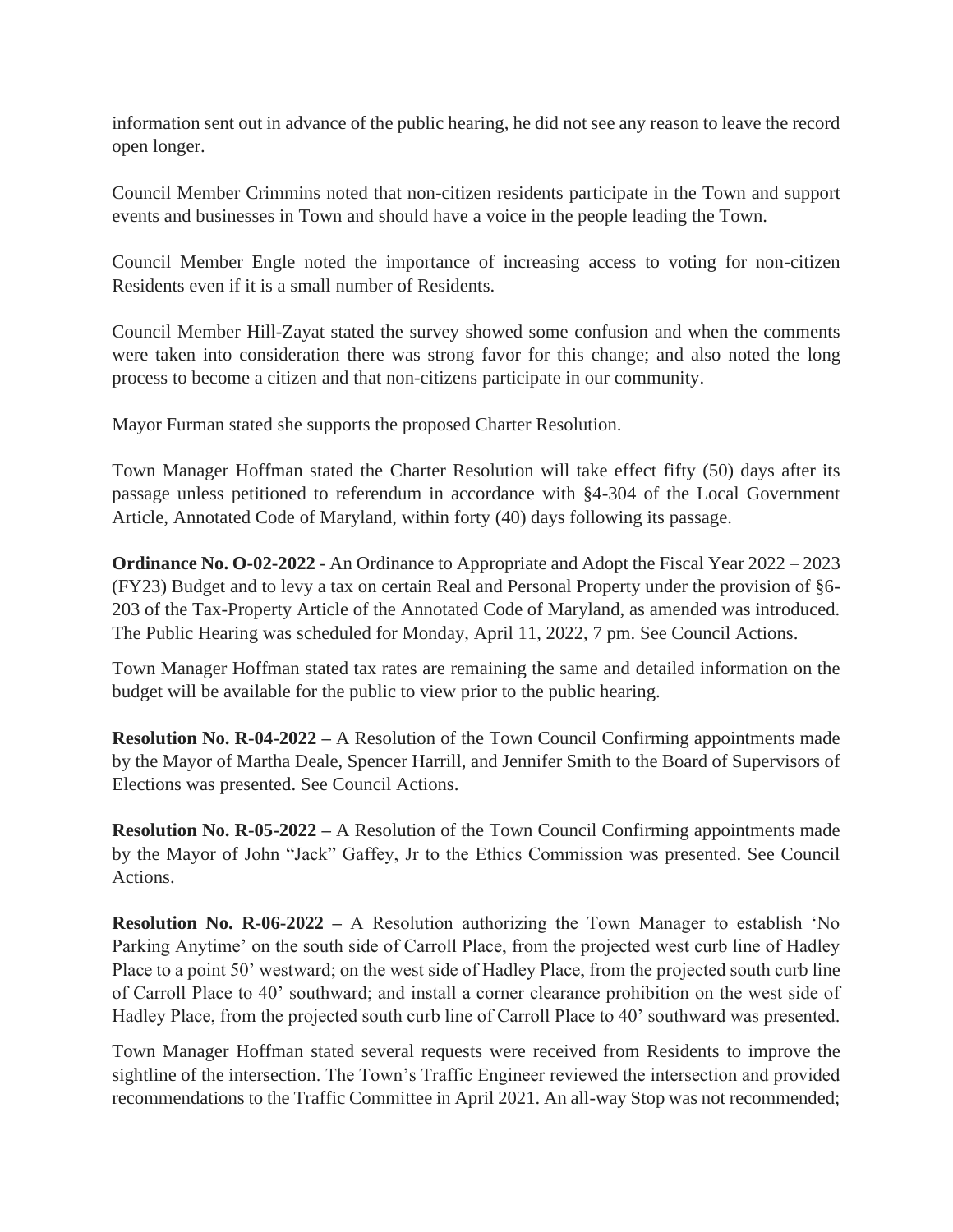however, the Traffic Engineer noted that this could be reviewed as an additional measure in the future.

Sheila Dinn suggested the proposal be reconsidered after the trees are trimmed and additional speed data is obtained.

Fred Beavers stated his trees will be trimmed to improve the sightline; and that the intersection would benefit from speed humps since speed is the main problem.

Daisy Whitmore stated when cars are parked closer to the corner it calms traffic by slowing vehicles down; and requested more notification on changes directly impacting Residents.

Cynthia Long Beavers stated speed is a concern at that intersection and questioned whether the location is appropriate for a speed camera.

Alan Simon stated an all-way Stop sign is a better solution than speed humps, which would not address the visibility issue.

The Council concurred to conduct a new analysis of the intersection after the trees are trimmed to see if speed humps are warranted; Town Manager Hoffman and the Traffic Engineer will meet onsite with Residents to review the intersection and obtain speed data.

**Resolution No. R-07-2022** – A Resolution of the Mayor and Town Council of Kensington approving a variance for a one-foot, six-inch  $(1<sup>o</sup>)$  encroachment into the required twenty  $(20)$ foot sum of the side yard setback was presented. The Variance Hearing was held on February 14, 2022. See Council Actions.

**Resolution No. R-08-2022** – A Resolution of the Mayor and Town Council of Kensington to amend the Fiscal Year 2021-2022 (FY22) Capital Improvement Plan (CIP) to move \$200,000 from the Storm Drain Reconstruction & Renovation Program (PW-005) to the Pavement Management Program (PW-003) was presented. See Council Actions.

Town Manager Hoffman stated the Resolution changes the original allocation of \$650,000 from the Pavement Management Program and \$350,000 for Storm Drain Reconstruction and Renovation from the CIP to allow an additional \$200,000 towards paving until the storm drain analysis is completed.

## **Council Actions**

Council Member Crimmins moved to approve the Town Meeting Minutes from February 14, 2022. The motion passed unanimously.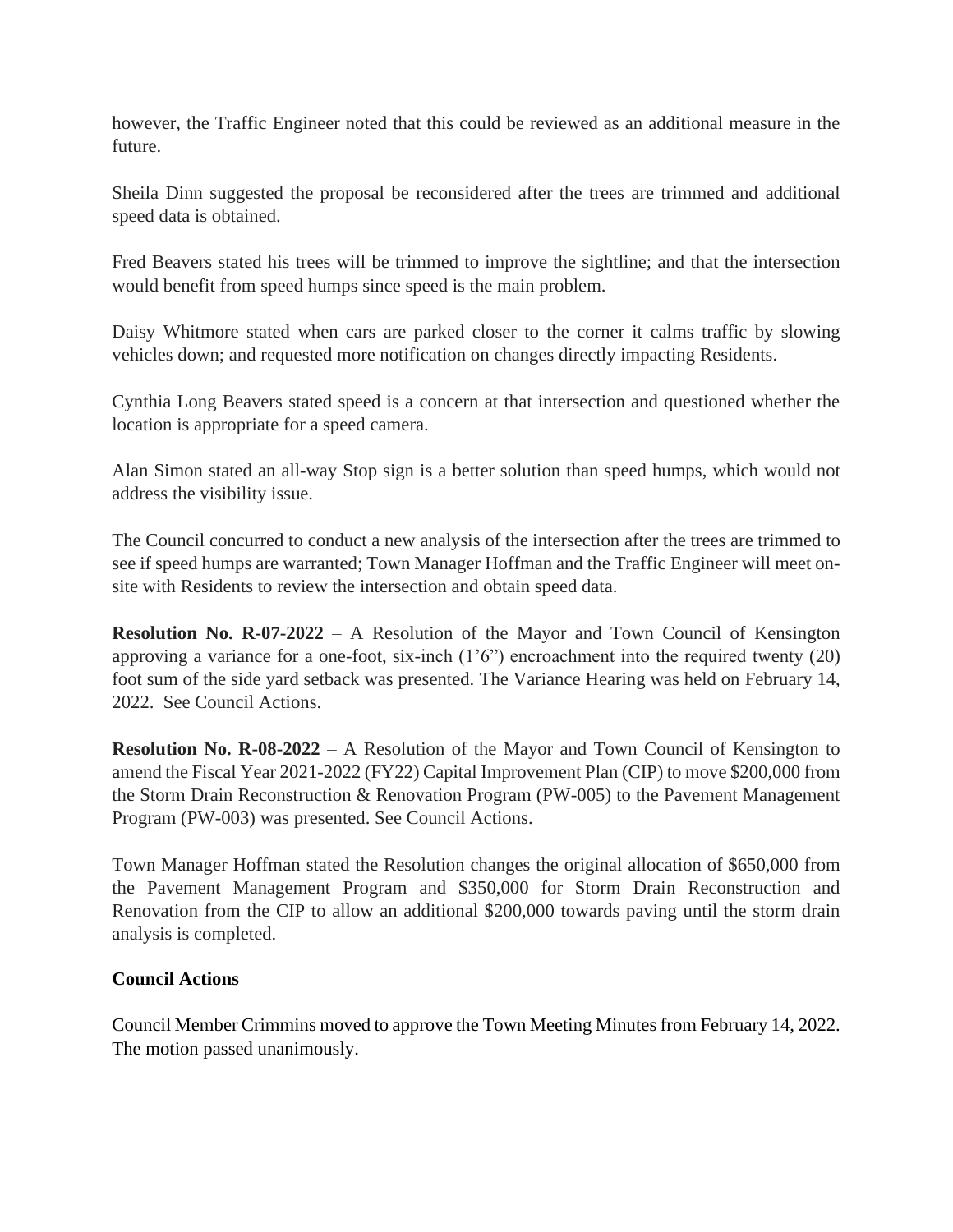Council Member Engle moved to approve the reallocation of the use of KHS grant funds for communications staff, website hosting, computer equipment and an archiving project. The motion passed unanimously.

Council Member Bartram moved to close the Public Hearing on Charter Resolution No. CR-01- 2022. The motion passed unanimously.

Council Member Crimmins moved to close the Public Hearing on Ordinance No. O-01-2022. The motion passed unanimously.

Council Member Crimmins moved to adopt Charter Resolution No. CR-01-2022 Amending Article IV, "Council", Section 403. Qualifications of Council Members, Article V, "The Mayor", Section 503. Qualifications of the Mayor, and Article VII, "Registration, Nominations, and Elections", Section 701, "Qualifications of Voters", of the Town Charter to enable a Non-Citizen who is a lawful permanent Resident or is authorized to work in the United States to be eligible to register to vote in Town of Kensington Municipal Elections. The motion passed unanimously.

Council Member Bartram moved to adopt Ordinance No. O-01-2022 Amending Chapter II, "Government and Administration", Article 2, "Elections", Section 2-201. "General Voter Registration" to enable a Non-Citizen who is a lawful permanent resident or is authorized to work in the United States to be eligible to register to vote in Town of Kensington Municipal Elections. The motion passed unanimously.

Council Member Crimmins moved to introduce Ordinance [No. O-02-2022](https://r20.rs6.net/tn.jsp?f=001jPDsWhEJoskDCGPOEgETpJdARGBn779dH8WyTvdaAtYF71IIM97ServvaaHwD9p0AvvumP6XsMJ8Lb44fxyFgSlGv1ukQV18CBBpwevAzlq4cFEWImIYKaNIye6fOOD0MikGKzfzPEUqT3vzojHy3wNElZnQBmG-znoU-feCVOzyyhTAM84Hm8b_h1EYODA3BK7p9ezAn2CT7BGBzBoek1GRQHADjQwk6aTPZSK5o4TpNYIe9YnZt78BHkfKdfWG&c=J6pNeSR6b9oMLgPBNs1ReZjckvScfVc-eWm-JVwr-ztDY4AOYPrZbA==&ch=eC1LXLvQkr_4LCm6MkX2f6K1OonCpyD1iDKnmk3bmaKTVmnKatpP9g==) to appropriate and adopt the Fiscal Year 2022 – 2023 (FY23) Budget and to levy a tax on certain real and personal property under the provision of §6-203 of the Tax-Property Article of the Annotated Code of Maryland, and set the Public Hearing for Monday, April 11, 2022, 7 pm. The motion passed unanimously.

Council Member Crimmins moved to approve Resolution No. R-04-2022 confirming the appointments made by the Mayor of Martha Deale, Spencer Harrill, and Jennifer Smith to the Board of Supervisors of Elections. The motion passed unanimously.

Council Member Bartram moved to approve Resolution No. R-05-2022 confirming the appointment of John "Jack" Gaffey, Jr. made by the Mayor to the Ethics Commission. The motion passed unanimously.

Council Member Engle moved to continue Resolution No. R-06-2022 authorizing the Town Manager to establish 'No Parking Anytime' on the south side of Carroll Place, from the projected west curb line of Hadley Place to a point 50' westward; on the west side of Hadley Place, from the projected south curb line of Carroll Place to 40' southward; and install a corner clearance prohibition on the west side of Hadley Place, from the projected south curb line of Carroll Place to 40' southward until additional analysis of the intersection can be completed. The motion passed unanimously.